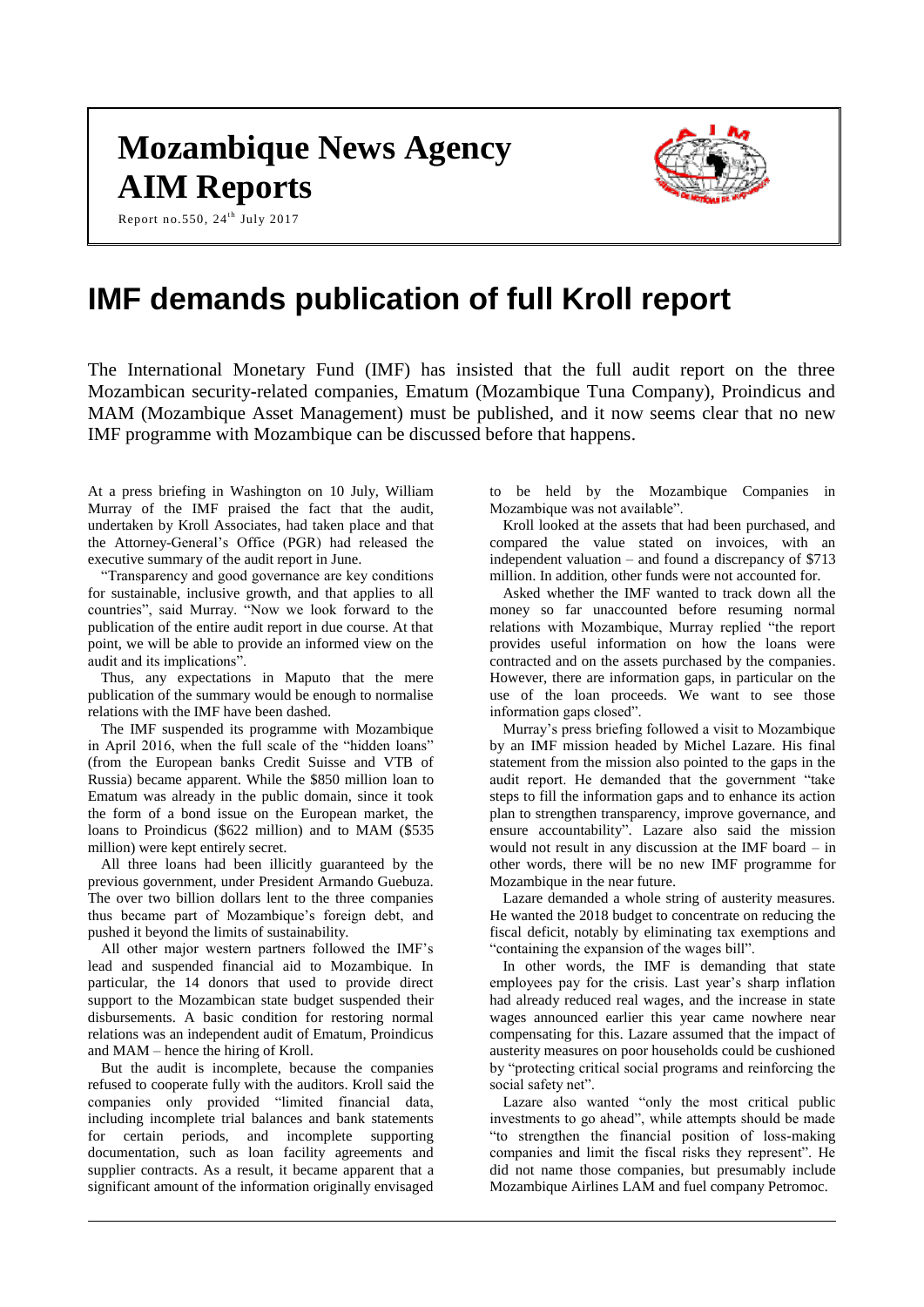## **Political stability and good rainfall contribute to agricultural growth**

Regular rainfall during the present agricultural campaign along with political stability and the appreciation of the national currency, the metical, have contributed to a 5.9 per cent growth in agricultural output in Mozambique. According to the Minister of Agriculture, Jose Pacheco, these preliminary figures point to generalised increases in production during the first growing season.

Pacheco was speaking on 20 July at the opening of his ministry's coordinating council which is being held in Marracuene. He pointed out that there were positive results in the production of cereals, roots, tubers, legumes, vegetables, cashew nuts, and sugar cane. In the livestock sector, there has been a growth in the production of beef, pork, chicken, milk and eggs. However, he noted that the production of goat meat has declined by nine per cent compared with last year.

The minister highlighted the important role played by agricultural research in making available and distributing 8,366 tonnes of maize seed, 561 tonnes of rice, 264 tonnes of bean seed, 7 tonnes of seed potatoes, 1,137 cassava seedlings, and 11,560 cubic metres of sweet potatoes. In addition, under the integrated transfer of technology programme, 1,034 extensionists set up 943 demonstration fields which benefitted 35,650 producers.

Mechanisation has increased greatly. Pacheco revealed that 134 service centres have been established, allowing for 50,000 hectares of land to be ploughed compared with just 6,000 hectares during the previous growing season.

Irrigation is also increasingly available, with the rehabilitation of 1,876 hectares of irrigated land in the provinces of Gaza, Inhambane, Manica, and Zambezia. This has benefitted 2,200 farmers.

Pacheco added that training in food security and nutrition was given to 171 people in Nampula, Zambezia, Manica, and Gaza provinces, including 23 parliamentarians, 14 district administrators, 70 provincial assembly members, 14 district directors of agriculture, and 50 representatives of civil society.

## **ENH and entrepreneurs to promote local content**

Mozambique's National Hydrocarbon Company (ENH) is to cooperate with the Mozambique Chamber of Commerce (CCM) and the Association of Small and Medium Companies of Mozambique (APME) to promote local content for the hydrocarbon industry.

The three organisations signed a memorandum of understanding on 20 July in Maputo to establish a more interactive relationship and foster cooperation.

According to ENH's Julia Dias, the natural gas megaprojects being developed in Mozambique will require goods and services that can be provided by local companies. She added, "we plan to give training to small and medium sized businesses so that they can establish a working relationship with the oil companies".

She explained that the oil companies operate according to international standards and this memorandum paves the way for the transmission of knowledge to local providers on the minimum standards required.

Mozambique's petroleum law requires that hydrocarbon operators should give preference to local products and

services when they are comparable in quality to those from international providers, and when the price is no more than ten per cent higher than that of imported goods.

## **Partial lifting of ban on South African eggs**

The National Veterinary Directorate in Mozambique's Ministry of Agriculture has lifted the ban on the import of chicken eggs from South Africa, subject to certain conditions.

The ban on importing poultry produce was imposed in the wake of an outbreak of bird flu in the eastern South African province of Mpumalanga.

A note from the National Veterinary Directorate explains that the eggs are required to come from sources that are certified to be free from avian influenza and fit for export based on the results of laboratory tests undertaken since 22 June.

However, a ban remains in place which prohibits importing or transporting all birds and their derivatives from Zimbabwe, Congo and those areas of South Africa that are either affected by bird flu or under surveillance.

The Ministry of Agriculture recently sent a team to South Africa to verify the how the country was handling the bird flu crisis. As a result of that trip, a report recommended the partial lifting of the ban.

This is an important step for chicken producers in southern Mozambique who rely on imports from South Africa. On 28 June, the Mozambican Association of Poultry Producers (AMA) told AIM that the ban on the import of fertile eggs and of chicks from South Africa could have a serious impact, causing a decline in the supply of chickens and consequently a rise in prices.

Currently the demand for chicken meat in Mozambique is about 80,000 tonnes a year, predicted to rise to 97,000 tonnes by 2019. Mozambican producers are able to supply 70,000 tonnes. However, the problem for producers, according to Loko Roger, the executive secretary of AMA, is that much of that 70,000 tonnes depends on eggs and chicks imported from South Africa.

Bird flu is easily transmitted from one poultry farm to another by contaminated equipment, vehicles, clothing and chicken feed. The worst strains of the disease kill 100 per cent of the infected birds.

## **CTA welcomes signs of economic recovery**

The Confederation of Mozambican Business Associations (CTA) on 21 July welcomed the signs of an economic recovery that have appeared in the first half of the year, particularly with the appreciation of the national currency, the metical, in international markets.

It was also encouraged by the inflation rate for the first six months of the year which, according to the National Statistics Institute (INE), stood at 3.82 per cent compared with 9.28 per cent during the same period in 2016.

The CTA also noted that growth in the first quarter of the year is estimated to be 2.9 per cent compared with just 1.1 per cent during the last quarter of 2016.

However, speaking at a conference in Maputo, CTA chairperson Agostinho Vuma warned that he was concerned about the country's high fiscal risk and its impact on the business environment. In particular, he drew attention to the high level of external debt.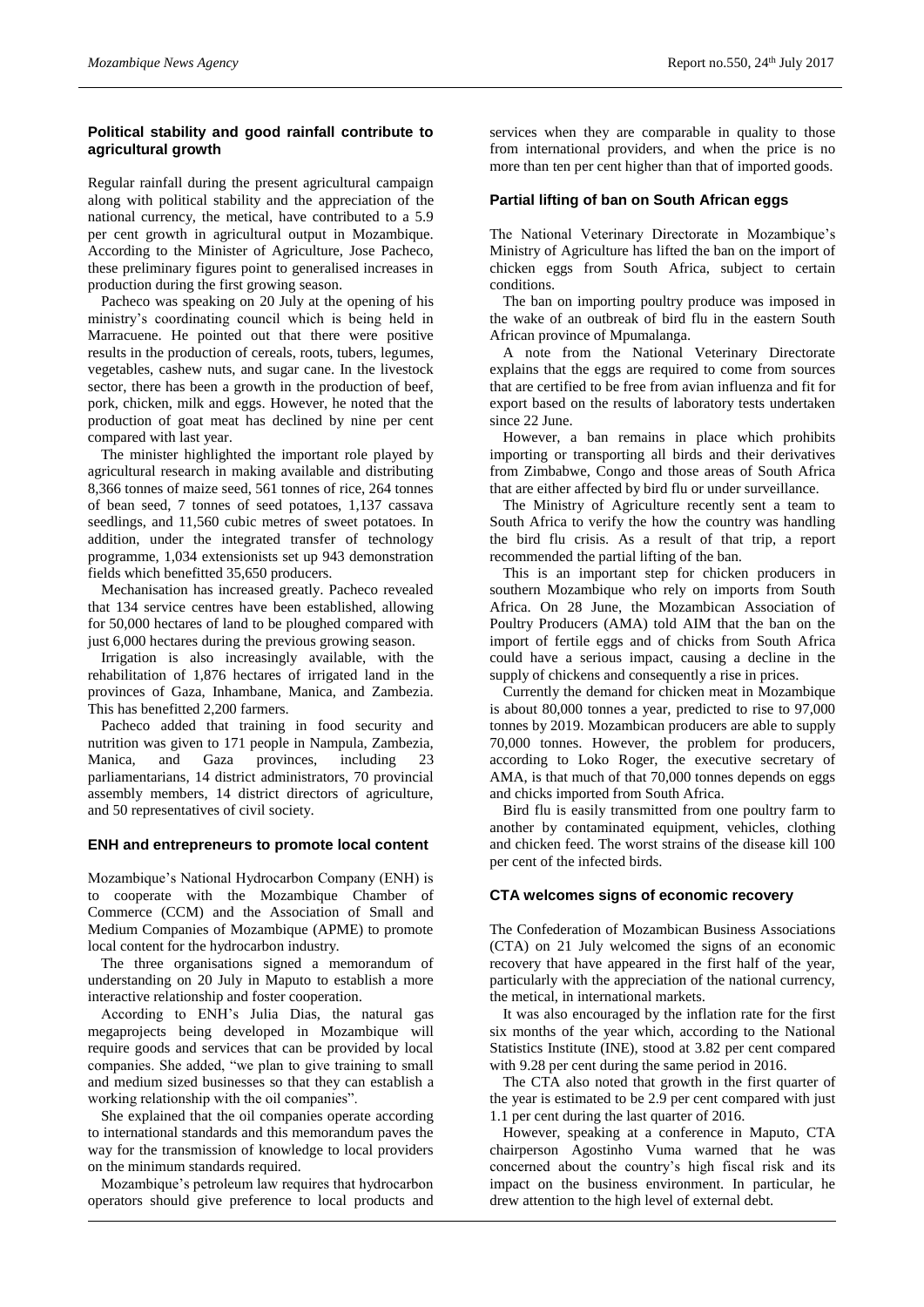## **Vale increases coal output**

The Brazilian mining giant Vale on 20 July announced that production of coking coal from its open cast mine in Moatize, in the western Mozambican province of Tete, increased by over 153 per cent in the second quarter of 2017 compared with the same period last year. Production jumped to 2.05 million tonnes between April and June, representing a 92 per cent increase year on year.

In 2016, low coal prices forced Vale to make over two thousand of its workers in Mozambique redundant. As a result, the Moatize mine only extracted 5.5 million tonnes of coal. With the recent recovery in coal prices on the world market, the company expects to export eleven million tonnes this year.

Key to Vale's coal being competitive is the Nacala Logistics Corridor, which was formally opened in May. This includes a 912-kilometre long railway running from Moatize to the port at Nacala-a-Velha. The corridor's investment of \$4.4 billion was funded by a consortium of Vale, Japanese multinational Mitsui, and Mozambique's publicly-owned port and rail company, CFM.

Although the corridor was formally inaugurated in May, it began operating in early 2016. The route is being increasingly used and within the next two years the railway and port are projected to reach peak capacity of 18 million tonnes of coal a year.

The competitiveness of Vale's Mozambique operations was highlighted earlier this month when it was revealed that 70,000 metric tonnes of its metallurgical coal is to be shipped from Nacala to Port Kembla in eastern Australia.

The Platts new services noted that "the import of Mozambique coal is symbolic because Australia is the largest seaborne exporter of metallurgical coal in the world, the bulk of which is premium hard coking coal, prized for its high Coke Strength after Reaction".

## **Restocking underway in Maputo Special Reserve**

The Maputo Special Reserve (formerly known as the Maputo Elephant Reserve) in the south of Mozambique on 17 July received fifty impalas and seven kudus as part of an ongoing restocking programme.

The restocking project will involve the introduction of 1,412 wild animals including giraffes, zebras, kudus, and impalas. It is expected that the repopulation of the area will draw in tourists from around the world.

The animals will mainly be imported from Swaziland, which will supply 1,162 animals.

Maputo Special Reserve covers an area of just over 100,000 hectares. It was created in 1932 and is composed of coastal dunes, mangrove swamps, woodland, and lakes. Among the animals found in the reserve are elephants, pangolins, red squirrels, crocodiles, hippopotami, nyalas, red duikers, sunis, vervet monkeys and reedbucks.

According to the South African environmental organisation the Peace Parks Foundation, due to its exceptionally high number of endemic species of fauna and flora, the reserve is an important component of the Lubombo Transfrontier Conservation and Resource Area. It is also part of the Maputaland – Pondoland - Albany Biodiversity Hotspot, thus part of one of earth's 36 biologically richest and most endangered terrestrial ecoregions.

## **Japan finances construction of dams in Niassa**

The Japanese government has provided \$23,630 for the construction of dams in Messenguese, Namuera, Tariane, and Catange, in the district of Marrupa, in the northern Mozambican province of Niassa. The dams will increase the availability of irrigated land for local farmers.

The aim of the project is to prolong the growing season by more than four months. This will enable farmers to supply the local and provincial market with larger amounts of cabbage, lettuce, tomato, onion, and other vegetables. The project will directly benefit about two hundred farming families.

#### **CDM to launch new beer**

The brewing company Cervejas de Mocambique (CDM – Beers of Mozambique) has announced that it is to launch a new beer made from locally grown maize.

According to the newspaper "O Pais", production should commence soon, after the issue of the rate of consumption tax has been addressed by the authorities.

Goods that can endanger human health, or which are considered superfluous or luxury products are subject to a "Specific Consumption Tax" (ICE). This tax is imposed at various rates on tobacco products, alcoholic drinks, vehicles, perfumes and other cosmetics, certain sports equipment, jewellery and works of art.

CDM proposes that beer based on maize be charged at an ICE rate of 5 per cent due to the positive effect it will have on local producers. Indeed, when CDM launched a cassava based beer in 2011 a levy of just ten per cent was imposed compared with a rate of 40 per cent for beer made from malt. It argues that if the government pursues a more robust tax regime the beer not will be profitable.

The company expects that launching the new beer will create 3,500 jobs and generate 340 million meticais (\$5.6 million) in income for farmers.

About 70,000 tonnes of maize is currently available for CDM to purchase, mainly in the centre and north of the country. However, the sale of this maize is awaiting the government's decision.

The company has stated that in 2017 it expects to purchase 509,000 tonnes of maize, which represents over a sixth of the maize surplus. Thus, it argues that the new beer will support the commercialisation of agriculture.

Indeed, on 10 July the Zambezia provincial director for industry and trade, Momad Juizo, stated that the opening of the new beer production line based on maize offered good prospects for this section of commercial agriculture, with Zambezia alone expected to produce 650,000 tonnes of maize per year for the beer.

In addition, CDM argues that the new beer will increase total tax revenue because it will compete with products that are not taxed. It is estimated that over 60 per cent of drinks are not taxed as they are either homemade or smuggled into the country.

CDM is the largest brewer in Mozambique, with factories in Maputo, Beira, and Nampula. It produces the country's best-known beers – Laurentina and 2M, along with a cassava-based beer called Impala.

CDM is the local subsidiary of the huge multinational brewing company Anheuser-Busch InBev, which has its global headquarters in Leuven in Belgium.